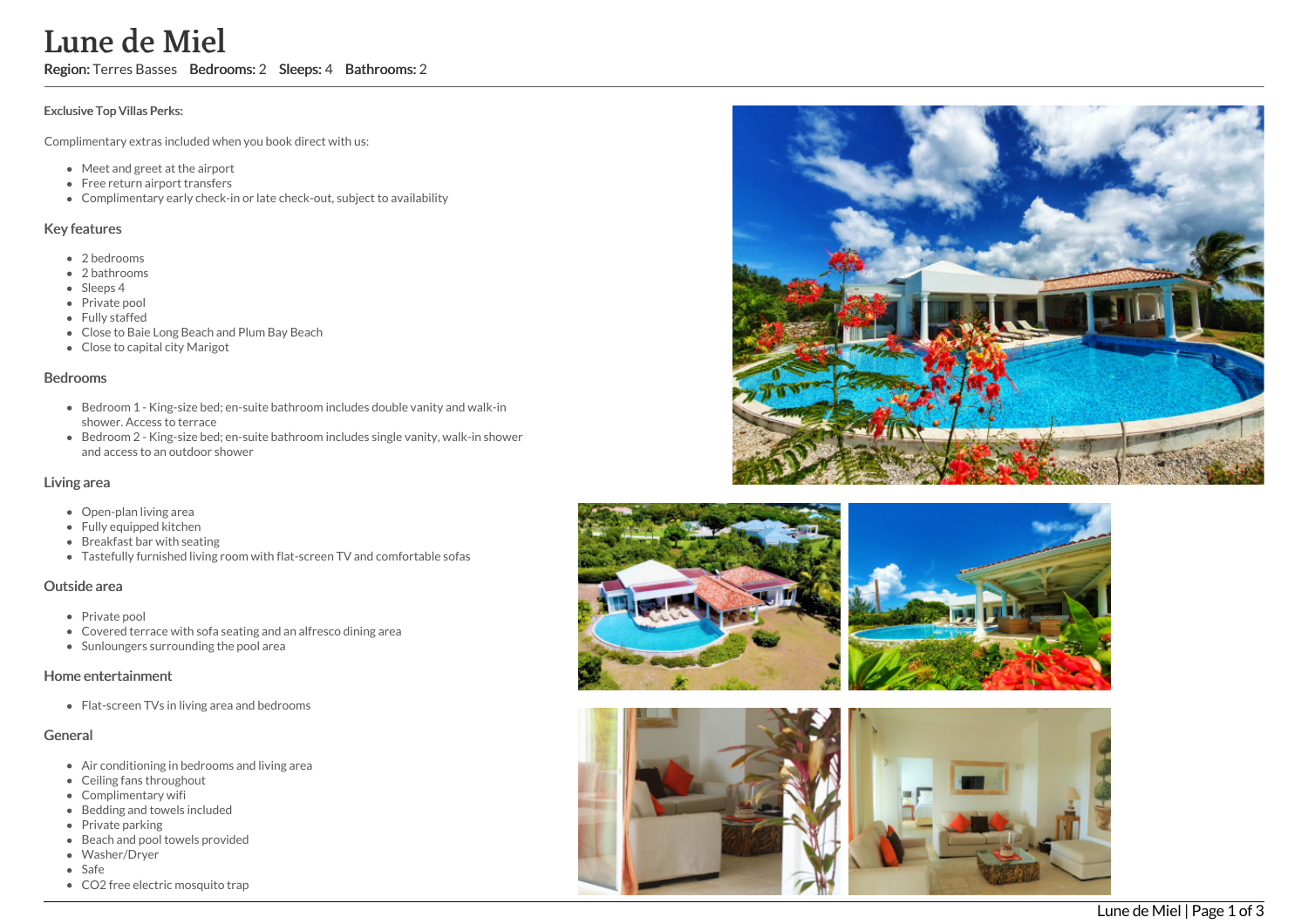- No smoking
- No pets

## Staff

- Gardener
- Housekeeper
- Pool service